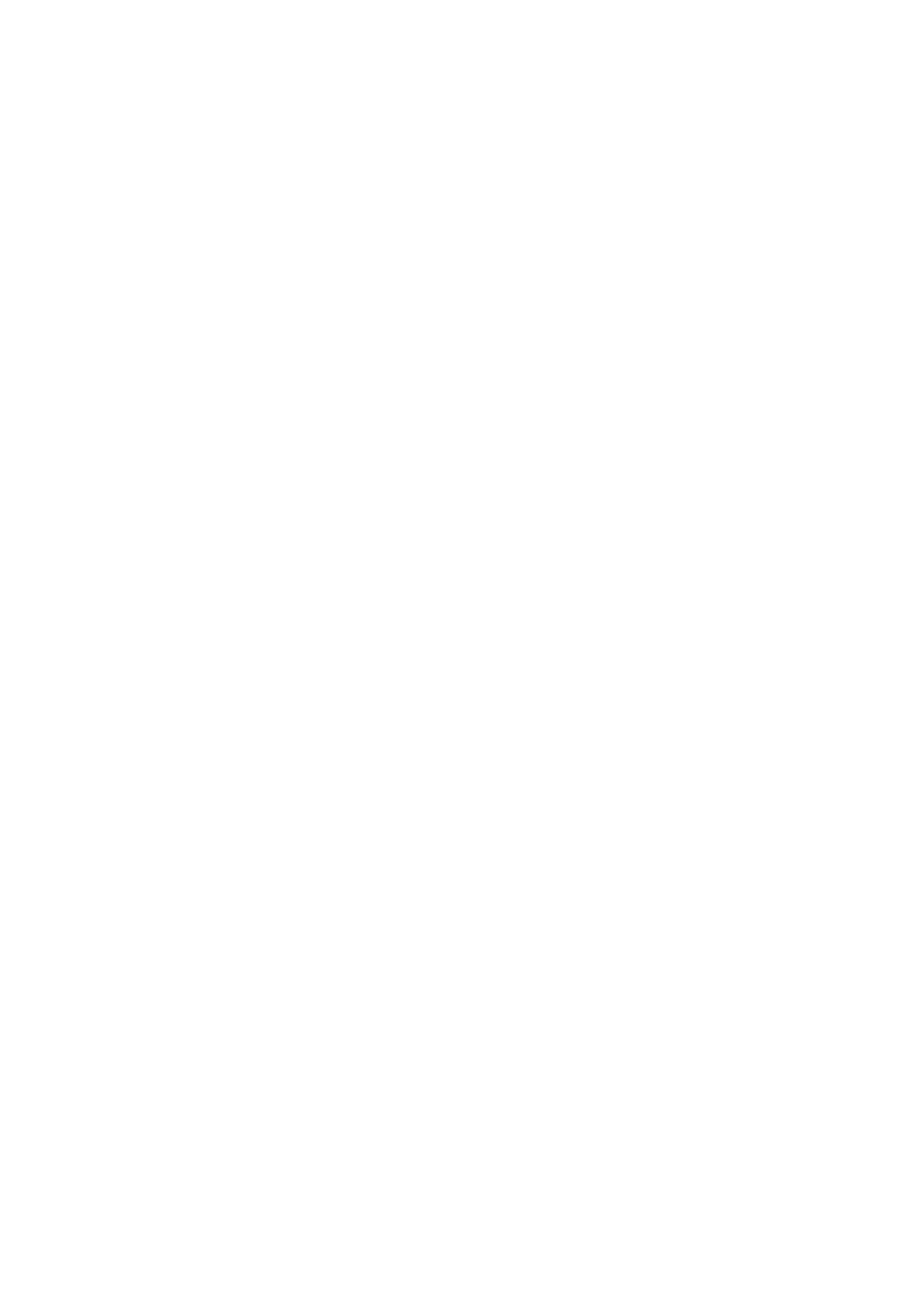# **CHEP 2016 Conference, San Francisco, October 8-14, 2016**

# **Monday, October 10, 2016**

#### **Track 6: Infrastructures: 6.1 - Sierra B (11:00 AM - 12:30 PM)**

#### **-Conveners: Catherine Biscarat**

| time [id] title                                                                             | presenter                   |
|---------------------------------------------------------------------------------------------|-----------------------------|
| 11:00 88 ATLAS and LHC computing on CRAY                                                    | SCIACCA, Francesco Giovanni |
| 11:15 [498] Integration of the Chinese HPC Grid in ATLAS Distributed Computing              | FILIPCIC, Andrei            |
| 11:30 [2022] OCCAM: a flexible, multi-purpose and extendable HPC cluster                    | BAGNASCO, Stefano           |
| 11:45 AM7] The OSG Open Facility: An on-ramp for opportunistic scientific computing         | Dr JAYATILAKA, Bo           |
| 12:00 313] ALICE HLT Cluster operation during ALICE Run 2                                   | LEHRBACH, Johannes          |
| 12:15 PM2] Dynamic resource provisioning of the CMS online cluster using a cloud<br>overlay | DOBSON, Marc                |

### **Track 6: Infrastructures: 6.2 - Sierra B (2:00 PM - 4:00 PM)**

#### **-Conveners: Olof Barring**

| time [id] title                                                                                                      | presenter             |
|----------------------------------------------------------------------------------------------------------------------|-----------------------|
| $2.00$ $F[M4]$ The role of dedicated computing centers in the age of cloud computing                                 | WONG, Tony            |
| 2:15 FM65] Evaluation of lightweight site setups within WLCG infrastructure                                          | LITMAATH, Maarten     |
| 2:30 FM48] Evolution of the Building Management System in the INFN CNAF Tier-1<br>datacenter facility                | RICCI, Pier Paolo     |
| 2:45 FM 12] Interconnected Private Clouds for Universities and Researchers                                           | MOSCICKI, Jakub       |
| 3:00 FM21] Extending the farm on external sites: the INFN Tier-1 experience                                          | DELL'AGNELLO, Luca    |
| 3:15 FM61] Developing the WLCG Tier-1 center GridKa as topical center in a<br>multidisciplinary research environment | <b>HEISS, Andreas</b> |
| 3:30 FM80] System upgrade of the KEK central computing system                                                        | MURAKAMI, Koichi      |
| 3:45 FM31] Using container orchestration to improve service management at the RAL<br>Tier 1                          | LAHIFF, Andrew David  |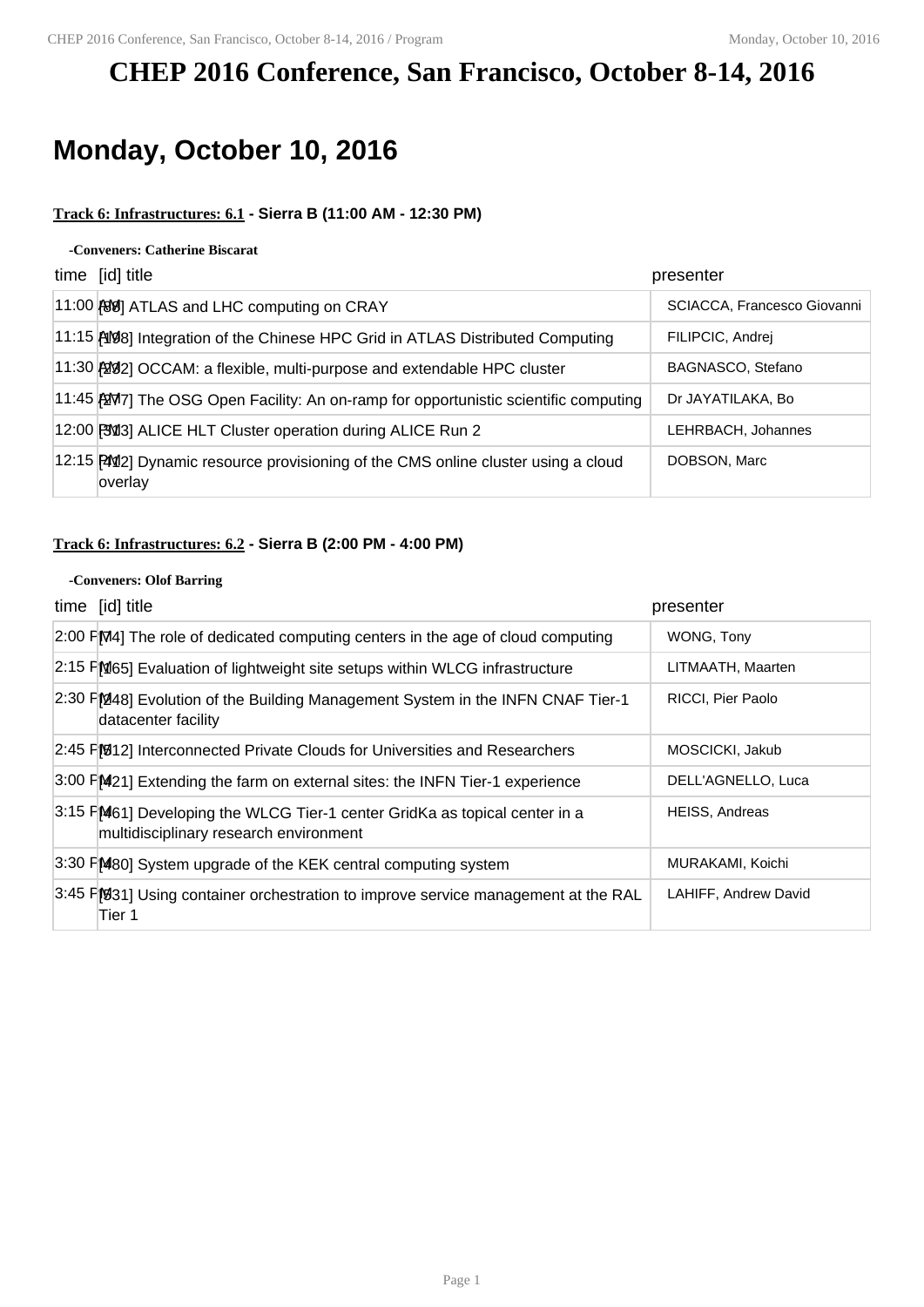## **Tuesday, October 11, 2016**

### **Track 6: Infrastructures: 6.3 - Sierra B (11:00 AM - 12:30 PM)**

#### **-Conveners: Francesco Prelz**

| time [id] title                                                                                   | presenter              |
|---------------------------------------------------------------------------------------------------|------------------------|
| 11:15 [201] Review of Terabit/sec SDN demonstrations at Supercomputing 2015 and<br>plans for SC16 | MUGHAL, Azher          |
| 11:30 [201] Scaling the PuNDIT Project for Wide Area Deployments                                  | MC KEE, Shawn          |
| 11:45 AM17] One network metric datastore to track them all: The OSG Network Service               | QUICK, Robert          |
| 12:00 [20] Deployment of IPv6 only CPU resources at WLCG sites                                    | DEWHURST, Alastair     |
| 12:15 [702] Wi-Fi service enhancement at CERN                                                     | <b>DUCRET, Vincent</b> |

## **Track 6: Infrastructures: 6.4 - Sierra B (2:00 PM - 3:30 PM)**

#### **-Conveners: Francesco Prelz**

| time [id] title                                                                                                  | presenter           |
|------------------------------------------------------------------------------------------------------------------|---------------------|
| 2:00 FM9] RapidIO as a multi-purpose interconnect                                                                | BAYMANI, Simaolhoda |
| 2:15 FM488] High-Throughput Network Communication with NetIO                                                     | SCHUMACHER, Jorn    |
| 2:30 FM70] Extreme I/O on HPC for HEP using the Burst Buffer at NERSC                                            | Dr BHIMJI, Wahid    |
| 2:45 FM82] AMS-02 Monte Carlo Simulation in Science Operation Center at Southeast<br><b>University</b>           | ZHANG, Jinghui      |
| 3:00 F 025] Low latency network and distributed storage for next generation HPC<br>systems: the ExaNeSt project. | VICINI, Piero       |
| 3:15 PM 24] Evaluation of the pre-production implementation of the Intel Omni-Path<br>interconnect technology    | ZAYTSEV, Alexandr   |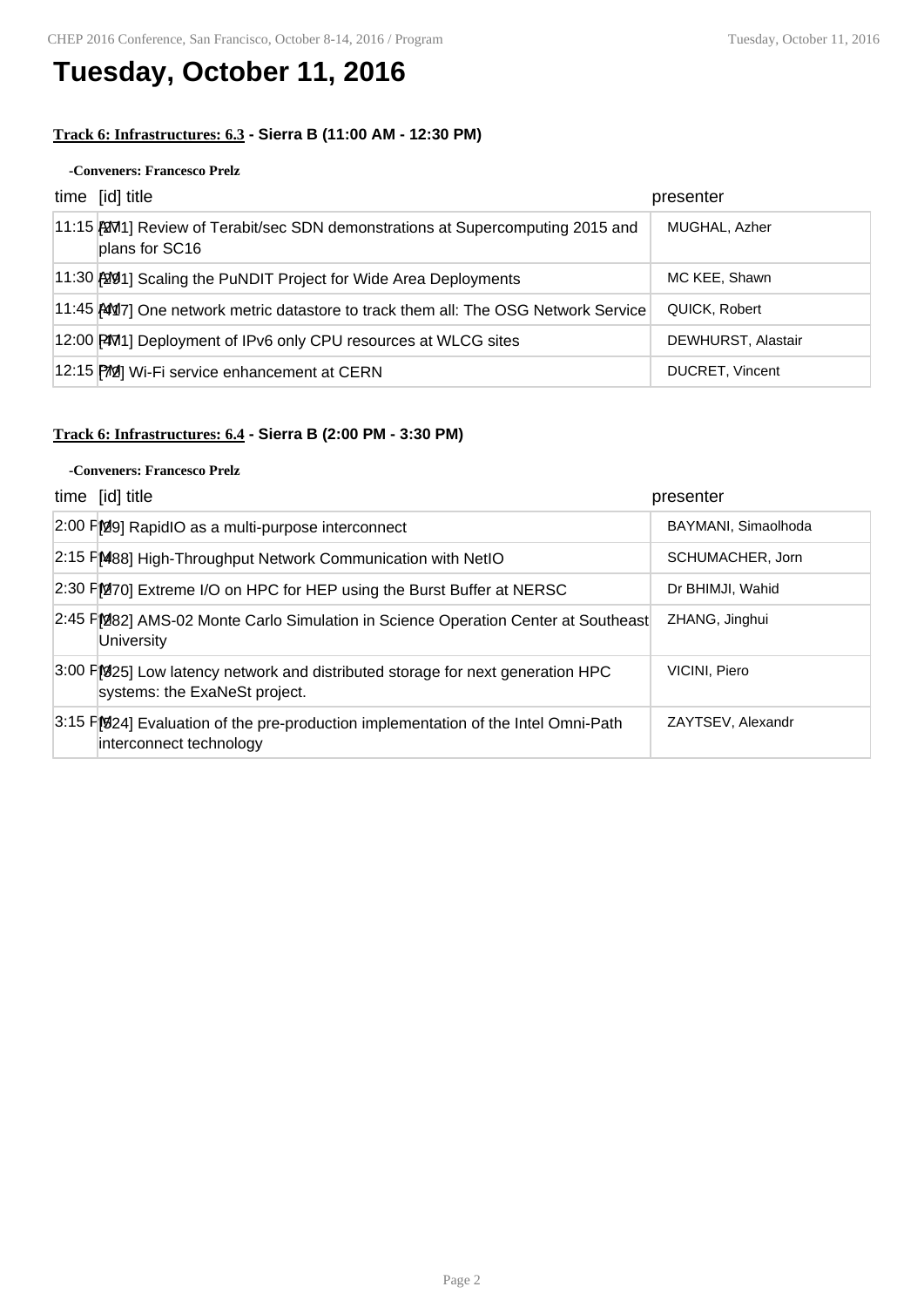# **Wednesday, October 12, 2016**

### **Track 6: Infrastructures: 6.5 - Sierra B (11:15 AM - 1:00 PM)**

#### **-Conveners: Olof Barring**

| time [id] title                                                                                      | presenter               |
|------------------------------------------------------------------------------------------------------|-------------------------|
| 11:15 (97) Advancing data management and analysis in different scientific disciplines                | FISCHER, Max            |
| 11:30 [20] SWAN: a Service for Web-Based Data Analysis in the Cloud                                  | TEJEDOR SAAVEDRA, Enric |
| 11:45 AM2] Cloud Environment Automation: from infrastructure deployment to<br>application monitoring | MICHELOTTO, Diego       |
| 12:00 [206] Experiences with ALICE Mesos Infrastructure                                              | BERZANO, Dario          |
| 12:15 [30] Consolidation of Docker use in HTC and its evolution to HPC at INFN-Pisa                  | MAZZONI, Enrico         |
| 12:30 [293] Using Shifter to Bring Containerized CVMFS to HPC                                        | <b>GERHARDT, Lisa</b>   |
| 12:45 [692] How far can COTS HPC go?                                                                 | Dr TAU, Leng            |